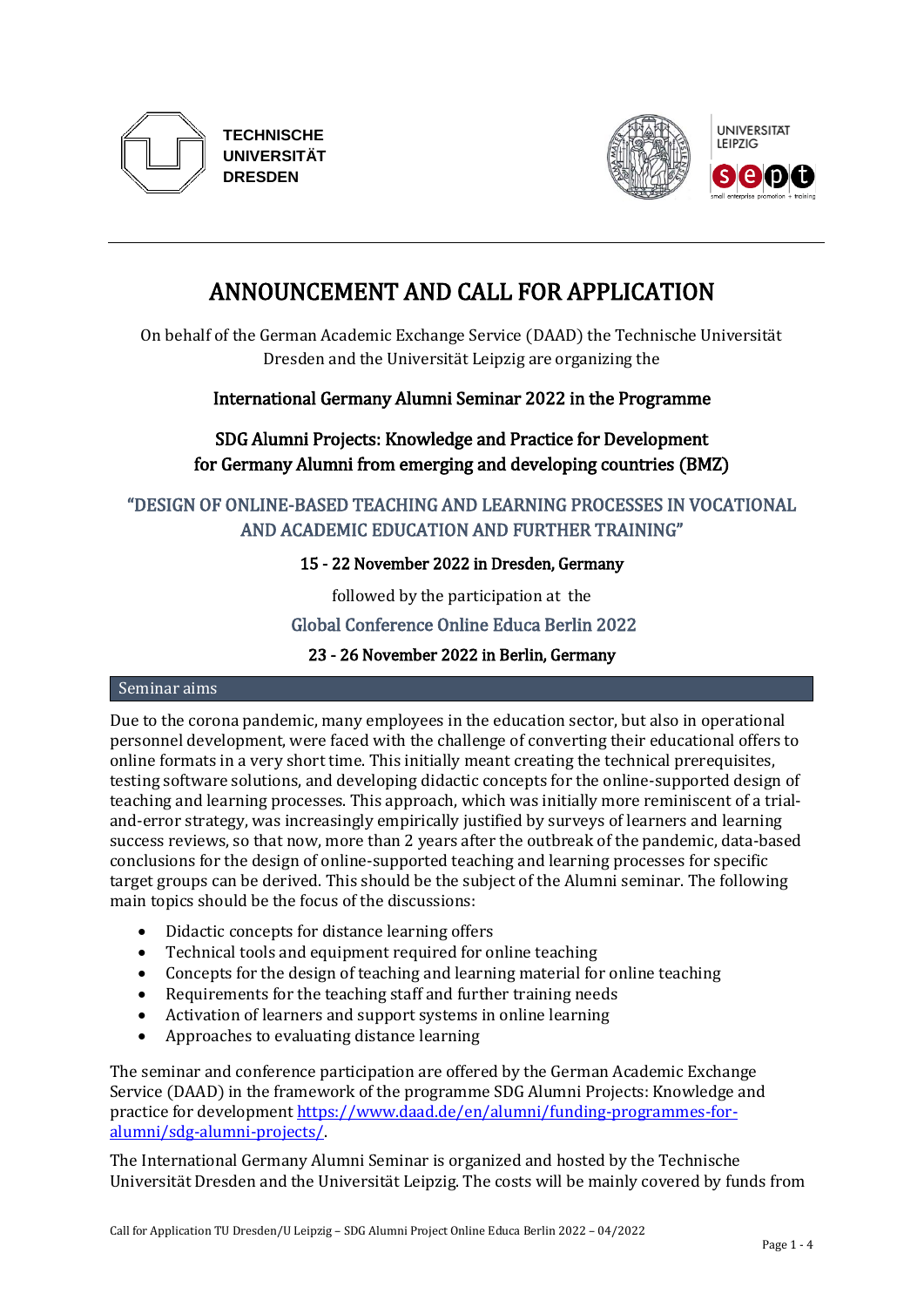the DAAD provided by the German Federal Ministry for Economic Cooperation and Development (BMZ).

The seminar is scheduled in the run-up to the conference Online Educa Berlin 2022 [https://oeb.global](https://oeb.global/)

#### Alumni network "Education and Technology Transfer"

The work of the Alumni network "Education and Technology Transfer" is directed to the systematic training and support of the Alumni to becoming experts in their professional career. As a result, they will be able to effectively impact, with their analytical and advisory capacities, all stages in educational, economic, and administrative-managing sector as well as in research institutions and development projects, from the planning to the action level. Furthermore, it aims to the development of regional networks between the Alumni (partly also Alumni Associations) with the economic, political representatives and members of the international development cooperation. In addition, the network searches to attract talented Alumni to research or doctorate in Germany, and also for the implementation of collective scientific collaborations and projects.

In terms of effectiveness, the network will be a contribution to the solution of problems regarding deficiencies in the implementation of modern manufacturing and service structures by contradictions between technology, qualification, and socio-cultural conditions in developing and emerging countries, and also in relation to the deficiency of problem-oriented organizational structures and deficiencies in organizational and personnel development on the non-formal and informal level.

#### Tentative programme

The seminar programme in Dresden will include:

- Sessions and workshops on different aspects of design of online-based learning and teaching processes
- Presentations from the participating Alumni
- Group work activities and professional networking opportunities with scientists and the applied sector
- Excursions and cultural events

The final programme in Dresden will be published once all applications have been reviewed.

## Travel dates:

15 November 2022: Arrival in Dresden

16 - 22 November 2022: Seminar in Dresden

22 November 2022: Travel from Dresden to Berlin

23 - 25 November 2022: Participation in the global conference Online Educa Berlin 2022

26 November 2022: Departure from Berlin

It is essential that you participate from the first day of the seminar in Dresden to the last day of the conference Online Educa 2022 in Berlin.

A Special Note on an alternative programme: Given the world-wide pandemic and the current status of uncertainty of its development, DAAD will decide in due course to replace the event in Germany by an online version. This will imply modifications of the programme which will be announced to the participants. The alternative programme will rely on more and extended active contributions by participants

# Eligibility criteria for participation

This seminar targets Alumni of German universities

• from states listed on the DAC list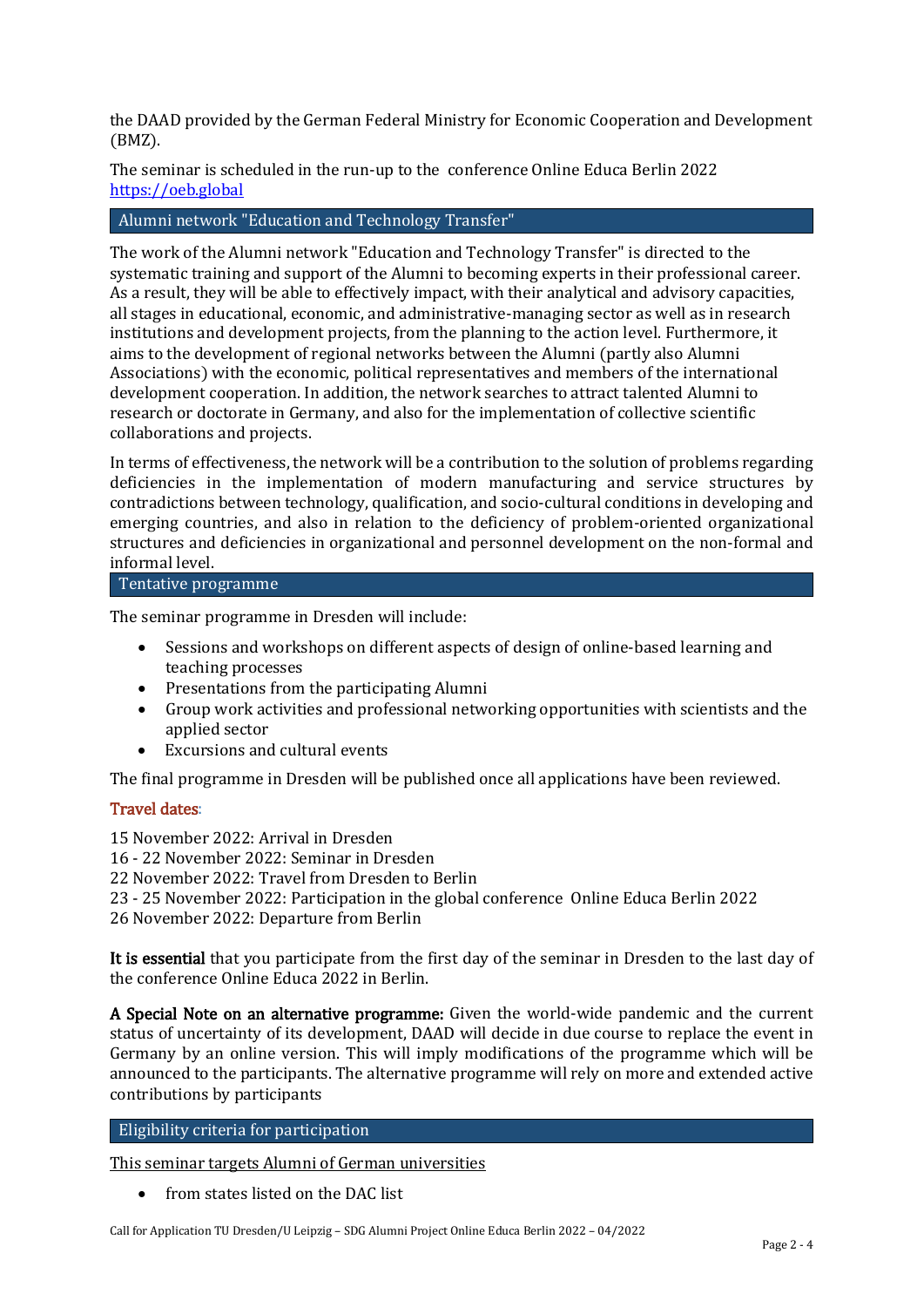- who carried out research or studied in Germany for at least 3 months, and
- who are currently living and working in their home countries.

### You should have:

(1) a proven background in academic and practical fields relevant to the topics of vocational education and training, academic education, and human resource development

(2) professional experience and personal interest in one of the following areas: research, education, NGOs, government agencies, policy making, project development, local communities, and related stakeholders,

(3) the requirements to act as a potential change agent (multiplier) who will present the training seminar results in your home country and thus disseminate the acquired knowledge as well as develop ideas and projects for regional implementation,

(4) adequate language proficiency which is essential to actively participate in the workshops and discussions as the seminar will be held in English.

#### Eligibility for repeated attendances at SDG Alumni Projects:

Participations in SDG Alumni Projects are limited to a maximum of 2 participations within 4 years. The year of participation, not the year of application, is decisive for the calculation. (This rule does not apply for attendance in a completely digital SDG Alumni Project).

#### Cost coverage

- International return ticket from and to airport in Germany (lowest possible economy class airfare)
- Train tickets (2nd class): Airport to Dresden preferably Rail & Fly
- Travel health insurance (max. 30 Euro) and visa costs
- Accommodation and meals during the stay in Dresden during the seminar
- Transport on excursions
- Transport from Dresden to Berlin
- Accommodation and partial living expenses during the participation at the conference OEB in Berlin
- Entrance fees for the Online Educa Berlin
- Transport from the hotel in Berlin to the departure airport

## Please note:

You must cover by yourself any other costs, such as transport costs between your place of residence and "your" airport, and travel costs for visa application in your country of residence. Please note that participation in this programme involves a registration fee of Technische Universität Dresden of €100 (own contribution).

Extensions of stays before/after the seminar are only possible up to 5 working days and upon submission of a comparison of flight ticket prices before you start your travel. You will have to pay any difference between the flight ticket prices for the official arrival/return date (see below) and your actual date of travel before/after your extension. You must also cover by yourself any additional travel costs, subsistence costs and other additional costs of your extension.

Extensions beyond 5 days must be of an official nature which you need to justify, e.g., through visits to universities, organizations, institutions, companies etc. and with details about contact persons and a day-to-day programme of activities. These extensions must be approved by DAAD before you start your travel. Decisions by DAAD are made on an individual nature based upon your justification, your programme etc.

For any extension, you need to organize your accommodation by yourself, and, very important, you must make sure to have a valid health insurance for the extension days.